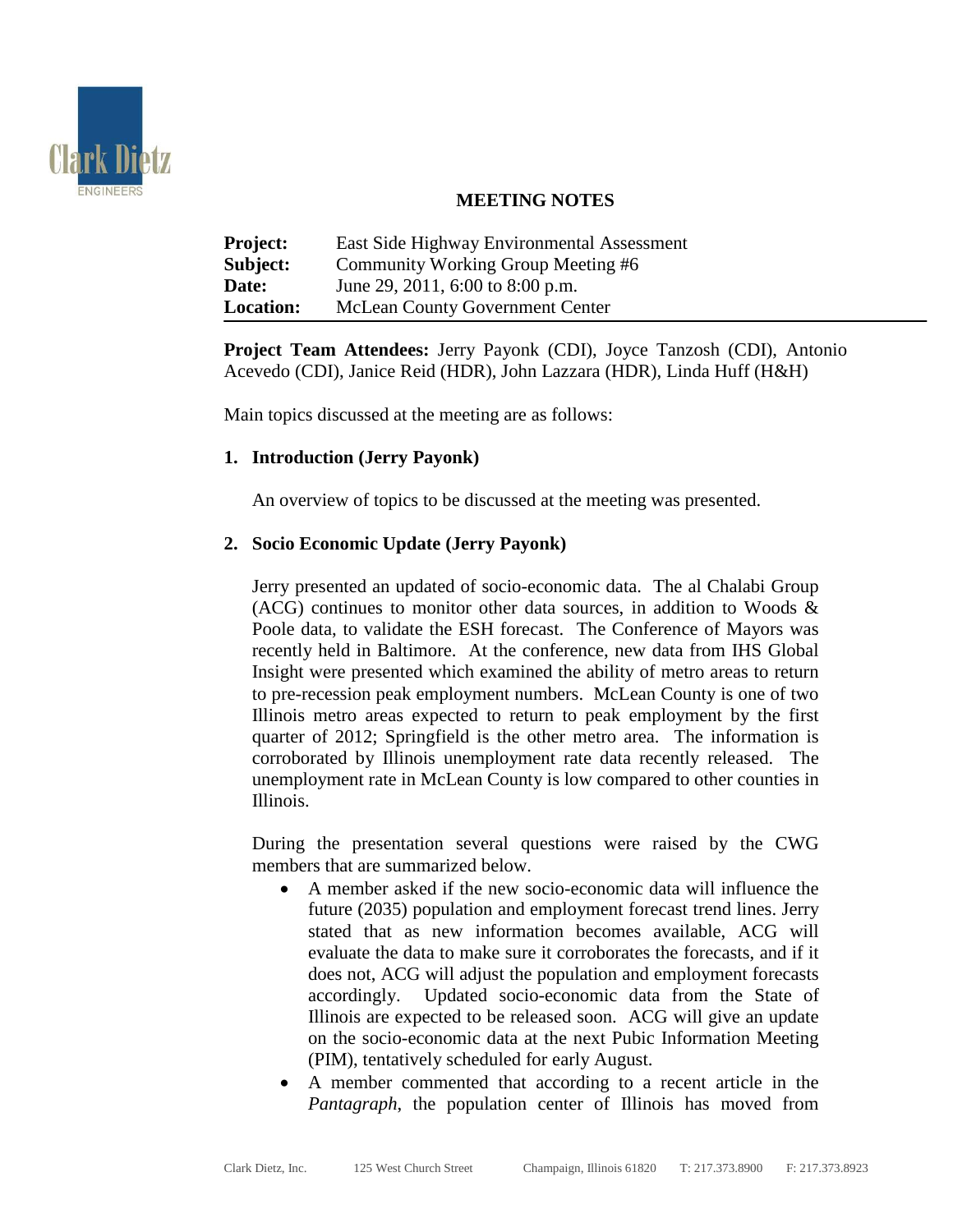> Bloomington -Normal further north to Grundy County. Jerry responded that this does not mean that McLean County is not growing; rather it signifies that the Chicago collar counties are rapidly growing. Jerry will notify ACG of the information.

• A CWG member stated that the government agencies rejected the ESH years ago, and the project should have been stopped at that time.

### **3. Alternative Evaluation**

a) Results of Initial Screening Evaluation (Janice Reid)

A 36" x 48" exhibit showing the alternative segments on an aerial base was displayed at each table for the members to refer to during the meeting. Environmental and cultural resources were displayed on the map. The Initial Screening Evaluation is the first step in the five-step alternative evaluation process. The 116 Build Alternatives developed by the Community Working Group (CWG) and PSG, in addition to the No Build Alternative, the Transportation System Management (TSM)/ Transportation Demand Management (TDM), the transit alternative, and the east-west only alternative were included in the evaluation.

A PowerPoint presentation summarized the Initial Screening results. The three criteria used in the evaluation were:

- 1. Does the alternative directly impact State or Federally protected areas?
- 2. Does the alternative meet the horizontal and vertical clear zone requirements for the Central Illinois Regional Airport (CIRA)?
- 3. Does the alternative divide or isolate a neighborhood or community?

No State or Federally protected areas are present within the project area. All segments meet the CIRA clear zone requirements at this time. This analysis considered information on proposed additions identified in the 2009 CIRA Master Plan. Therefore, no segments were eliminated for criteria 1 and 2. In response to a CWG member's question, Janice stated that the potential future expansion of the CIRA was taken into consideration.

Three segments were eliminated per criteria 3. The segments, D5, D6, and D9, sever and/or create access disruptions to existing community areas near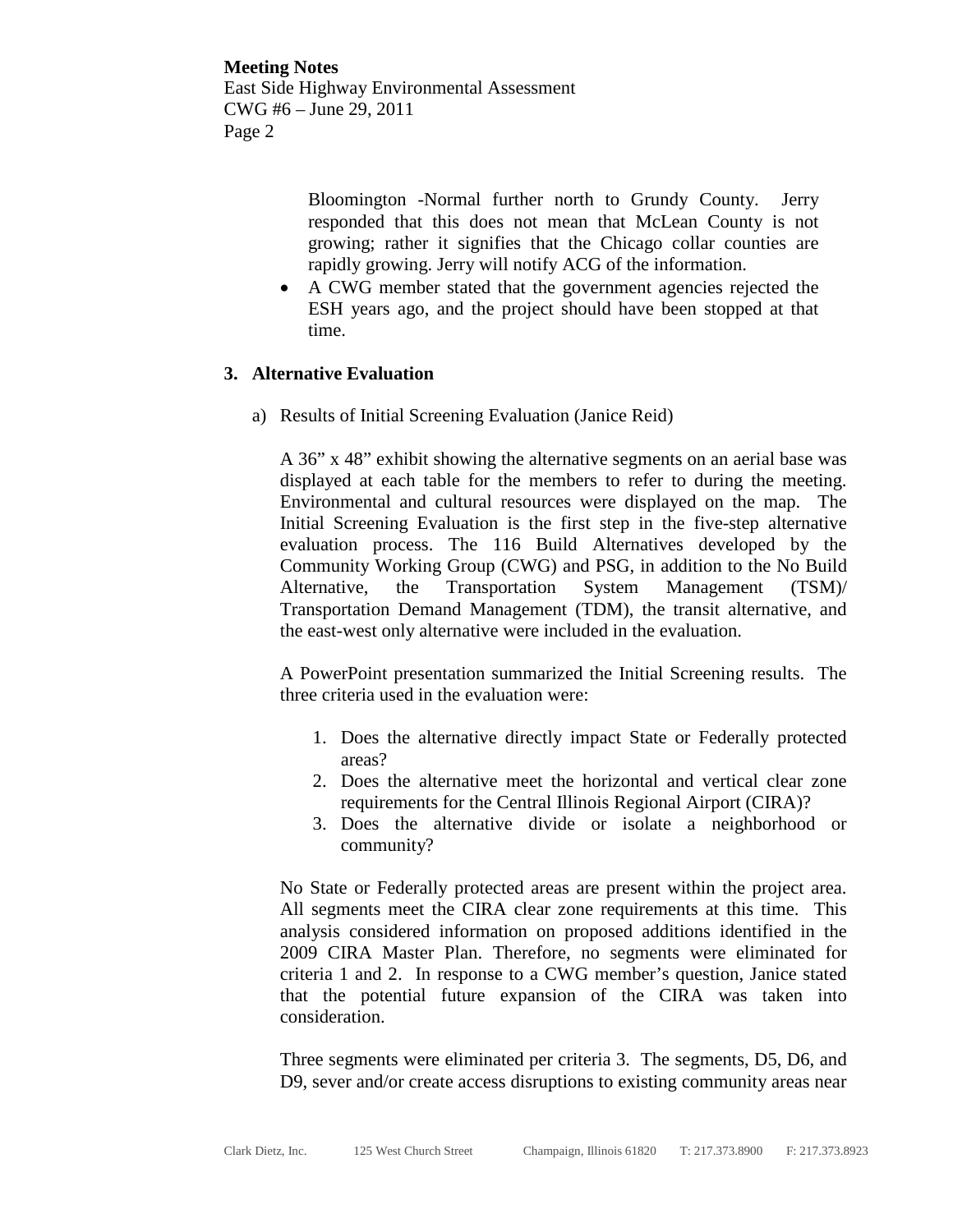> Downs. With the elimination of these segments, 36 alternatives which contain these three segments were eliminated, leaving 80 to be carried into the Purpose & Need Evaluation.

> During the presentation several questions were raised by the CWG members, which are summarized below.

- A member asked Janice to define "neighborhood" and "community". Janice read the definitions, and stated that the definitions are taken from Illinois Department of Transportation's (IDOT) Community Impact Assessment Manual.
- The member asked if the project team also evaluates whether the alternatives divide families, as one of the current alternatives divides his home from his daughter's home. Linda Huff (H&H) responded that the project team has to look at large socio economic groups first and consider the effects on a large or macro scale rather than focus on individual families.
- b) Results of Purpose & Need Evaluation (Janice Reid)

A PowerPoint presentation displayed the Purpose & Need Evaluation results. A handout was distributed to the CWG members that summarized the results of the P&N analysis in tabular form.

The 80 alternatives carried forward into the Purpose & Need Evaluation were assigned to five representative Travel Demand Model (TDM) options. The five models were developed to represent general travel movements within the project study area under different build scenarios. The Purpose & Need Evaluation criteria were then applied to each of the 5 options and all 80 alternatives.

The Purpose and Need criteria consisted of measures to evaluate how well each alternative met the stated needs of accommodating managed growth on the east side, improving mobility; and improving access, in comparison to the No Build scenario. Several maps and tables illustrating the results of the criteria were shown. Measures included changes in accessibility; square mileage between the alternative and the 2035 Land Use Plan; percent change in congested road segments; travel time savings; and percent change in area within five minutes of interstate access. A comprehensive table with the results of the screening was handed out.

Those alternatives that were least consistent with meeting the Purpose and Need of the project were recommended for elimination. Three segments,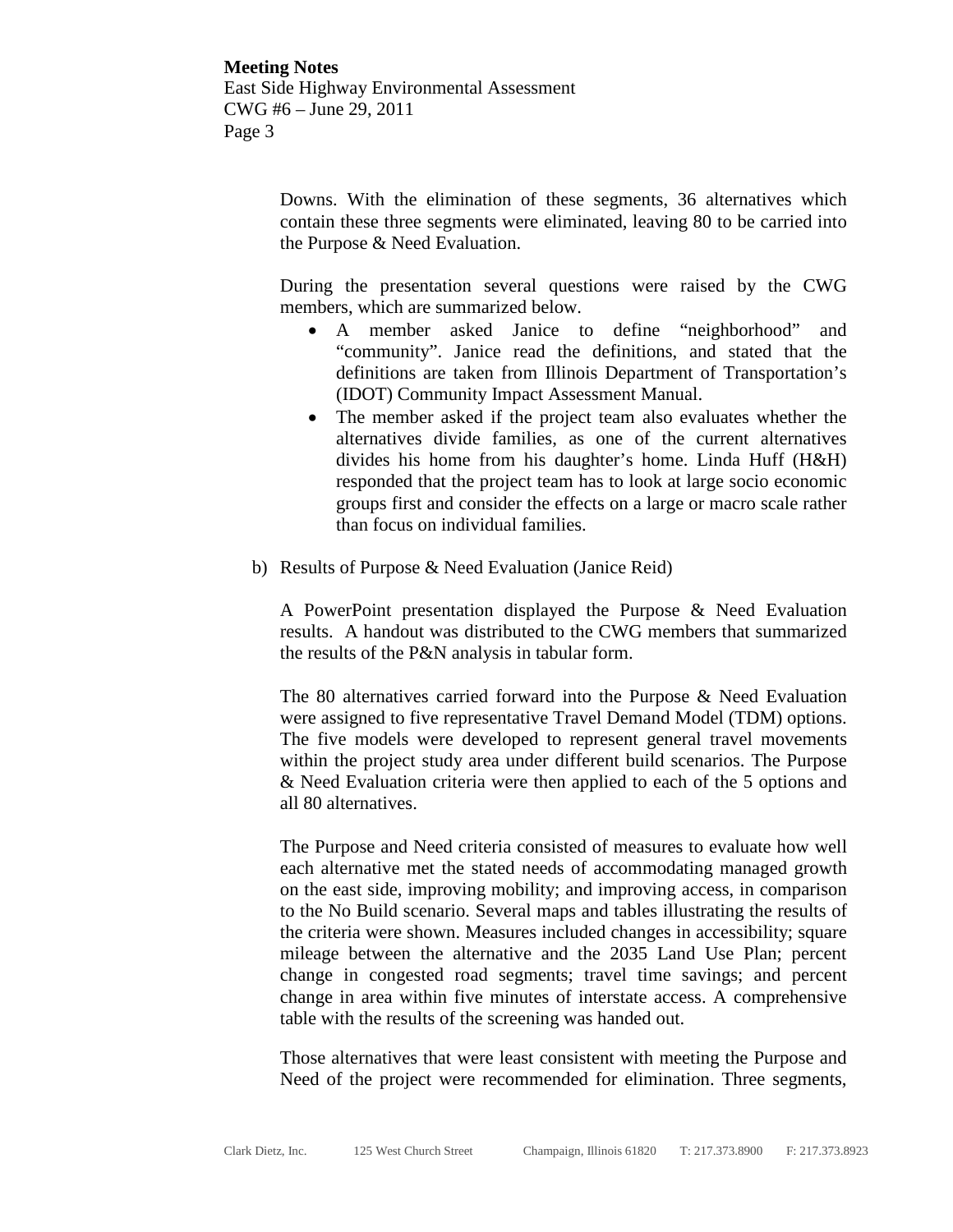D7, D17, and D18, were eliminated in the Purpose & Need Evaluation. Eight alternatives containing these three segments were eliminated, leaving 72 to be carried into the Macro Analysis, in addition to the east-west only alternative.

At this point in the presentation, several issues and questions were raised by CWG members which are summarized below.

- A member stated that the ESH was originally intended to relieve highway congestion in Bloomington-Normal and that Lexington-Leroy would take traffic out of the community, and now it seems the purpose is to accommodate local traffic. Jerry responded that Lexington-Leroy is 5 miles east of the Bloomington-Normal 2035 Land Use Plan and that an alternative using this road would not meet the Purpose and Need of the project He reiterated that one purpose of the ESH is to provide for growth on the east side of Bloomington Normal.
- In regards to the charts displaying the changes in accessibility for each option, a member voiced concern regarding future growth in the south east corner of Bloomington-Normal. The project team stated that the maps are illustrating where future growth is likely to occur based on the alternative location, and that does not mean that the project team views the growth as a positive factor. Options that result in growth within and in close proximity to the 2035 Land Use Plan are more consistent than options that lead to growth further east outside of the 2035 Land Use Plan
- A member commented that the ESH is catering to outside developers and not the community. He added that further housing development is not being allowed along Fort Jesse Road east of Towanda Barnes Rd. and that because of this developers are going outside of town. Jerry stated that the ESH is being planned to accommodate future growth based on the 2035 Land Use Plan. The ESH project does not have any affiliation with the development occurring outside of the plan. Jerry stated that developing outside of the 2035 Land Use Plan is a County Board issue, and does not pertain to the ESH directly.
- The same CWG member commented that the process is catering to developers east of Bloomington-Normal near Lexington-Leroy Road. John Lazzara (HDR) responded that the graphs in question indicate what might happen if the ESH is built in a particular location, and do not mean that any of the options are necessarily "good". He also reiterated that the ESH is being planned to support growth based on the 2035 Land Use Plan. John suggested that the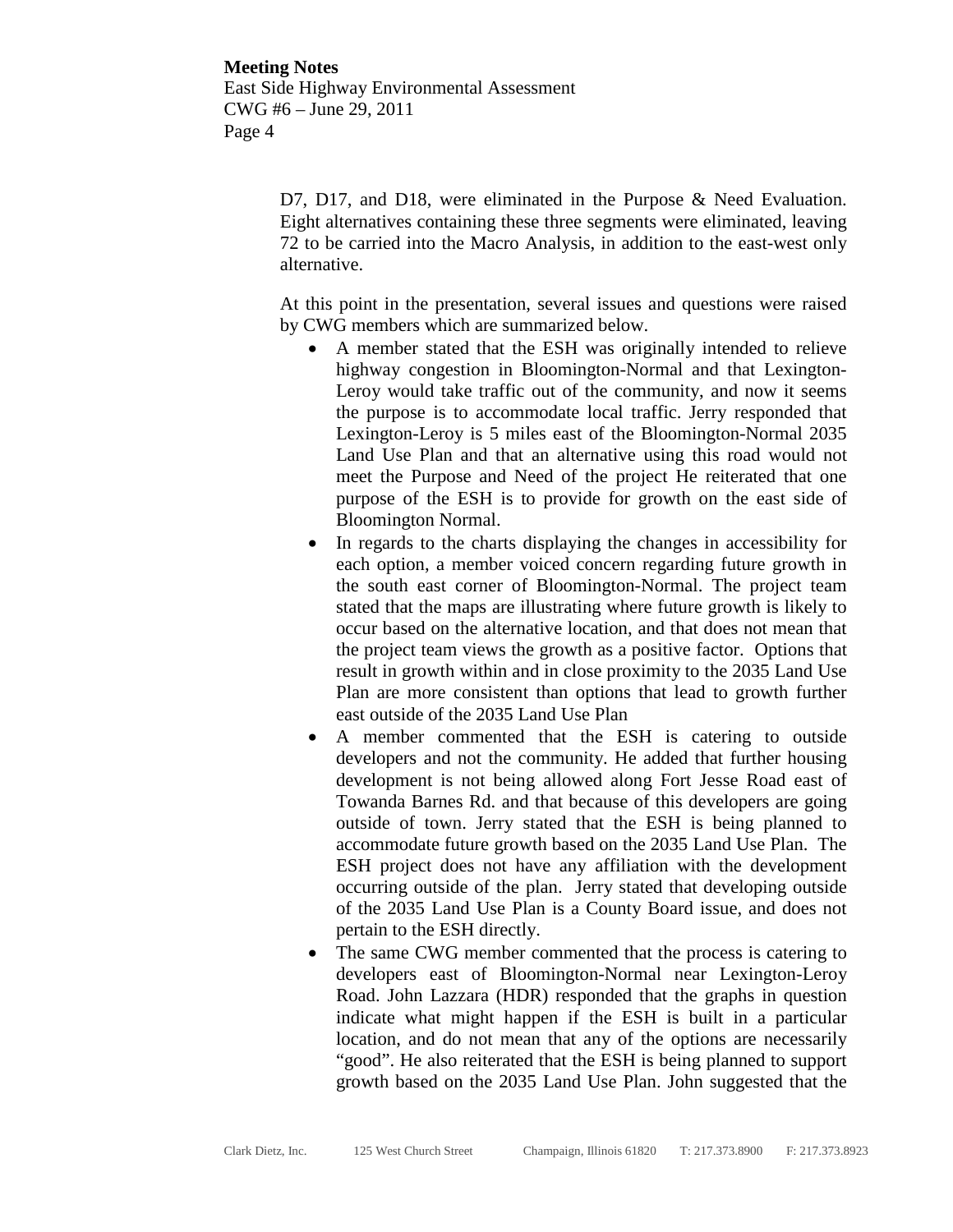CWG members concerns should be brought to the attention of the local planning agencies and that they are not associated with this project. If someone has concerns regarding with the land use plan there is a different process associated with the development of the land use plan, and it is outside of the purview of the ESH EA.

- A member, in regards to the graphs depicting the distance between each alternative and the Land Use Plan, commented that the space representing areas between the option and the limits of the Land Use Plan should also be shown on the east since there would likely be development on both sides of the alternative. Jerry agreed that development may occur on both sides of an alternative. The purpose of the map in question was to illustrate distance and area between the 2035 Land Use Plan limits and the alternative, not to show potential development.
- A member suggested that Bloomington and Normal should say "no" to proposed development unless the developers are willing to pay for all costs such as sewers and police. The project team stated that this is an issue to take up with local agencies.
- A member inquired if the project team was evaluating upkeep costs of the road (i.e., snow removal, police patrol) and if a cost-benefit analysis had been done. John stated that a cost-benefit analysis will be evaluated when the alternatives have been narrowed down. At this point in the process the federal government does not permit alternatives to be eliminated based on cost.
- A member inquired if the alternatives were eliminated during the P&N analysis based on mathematics. Janice commented that the P&N criteria rely upon metrics as previously described but also included qualitative analysis.
- c) Results of Macro Analysis Evaluation (Linda Huff)

The Macro Analysis quantifies the impacts of the alternative corridors on human and environmental resources. Impacts were measured within a 500 foot corridor for the 72 north-south build alternatives. A 200 foot corridor was used to access impacts for the east-west only alternative. The eastwest alternative is a stand-alone alternative and is not associated with the east-west improvements that may be proposed as part of the 72 build alternatives, which will be evaluated later in the project process.

The project team identified three levels of impacts for environmental resources within the project corridors: environmental resources that do not exist within the alternative corridors, resources that are impacted equally or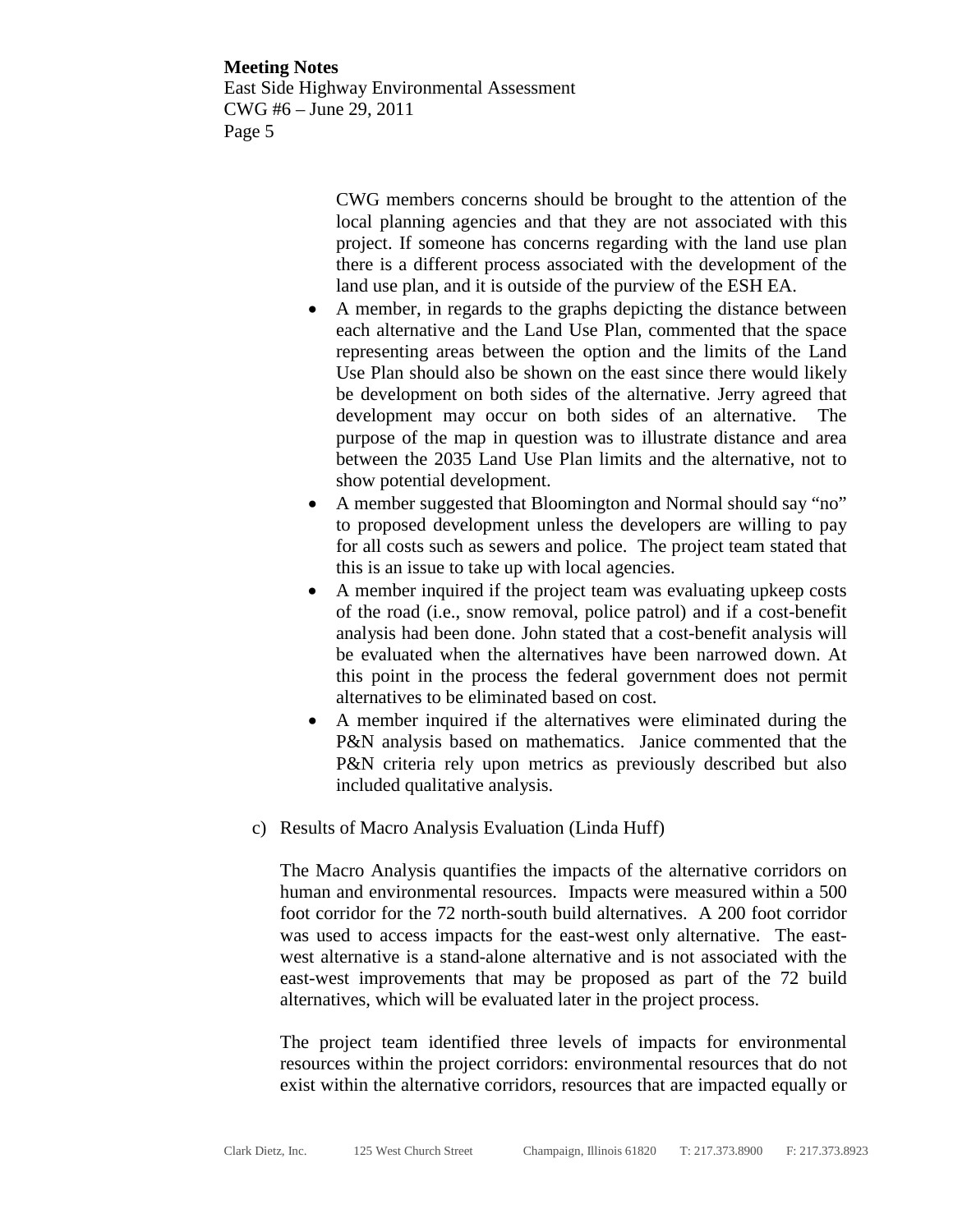> within the same general range, and resources that exist in varying degree within the alternative corridors. The latter condition was used to determine alternative elimination.

> A table of impacts was displayed with the resources listed and the minimum impact value, maximum impact value, median, and mean (the values did not include the east-west only alternative).

> Resources that were not impacted include floodways, biologically significant streams, Class I streams, historic sites, and cemeteries.

> Resources that were impacted equally or within the same general range by all corridors, or where only preliminary data was available included streams, drinking water supplies – surface water, wetland areas, special waste sites, threatened & endangered species, commercial buildings, public facilities, public facilities with access change, utility crossings, noise receptors, high probability archaeological sites, additional farm impacts associated with farm severances, farm outbuildings, and otherwise affected farms, ROW acquisition and estimated percent change in total crashes. These resources were not used as eliminating criteria.

> Resources that existed in varying degree considered as a basis for elimination were residential displacements, parklands, prime and important farmland, and floodplain.

> The alternatives were eliminated through a process reviewing the differentiating resource criteria and assessing threshold levels of impacts. The purpose of this step was to minimize environmental impacts by eliminating those alternatives with the highest resource impacts. The elimination process that the project team proposed was displayed on an Excel spreadsheet.

> The example illustrated alternative elimination resulting from two criteria: homes and prime and important farmland.

> For each resource, a bar graph showing the impacts for each alternative was displayed. A preliminary threshold value used for elimination was identified, and the alternatives with impacts that met or exceeded the threshold value were eliminated. This elimination process was displayed both graphically and though bar charts.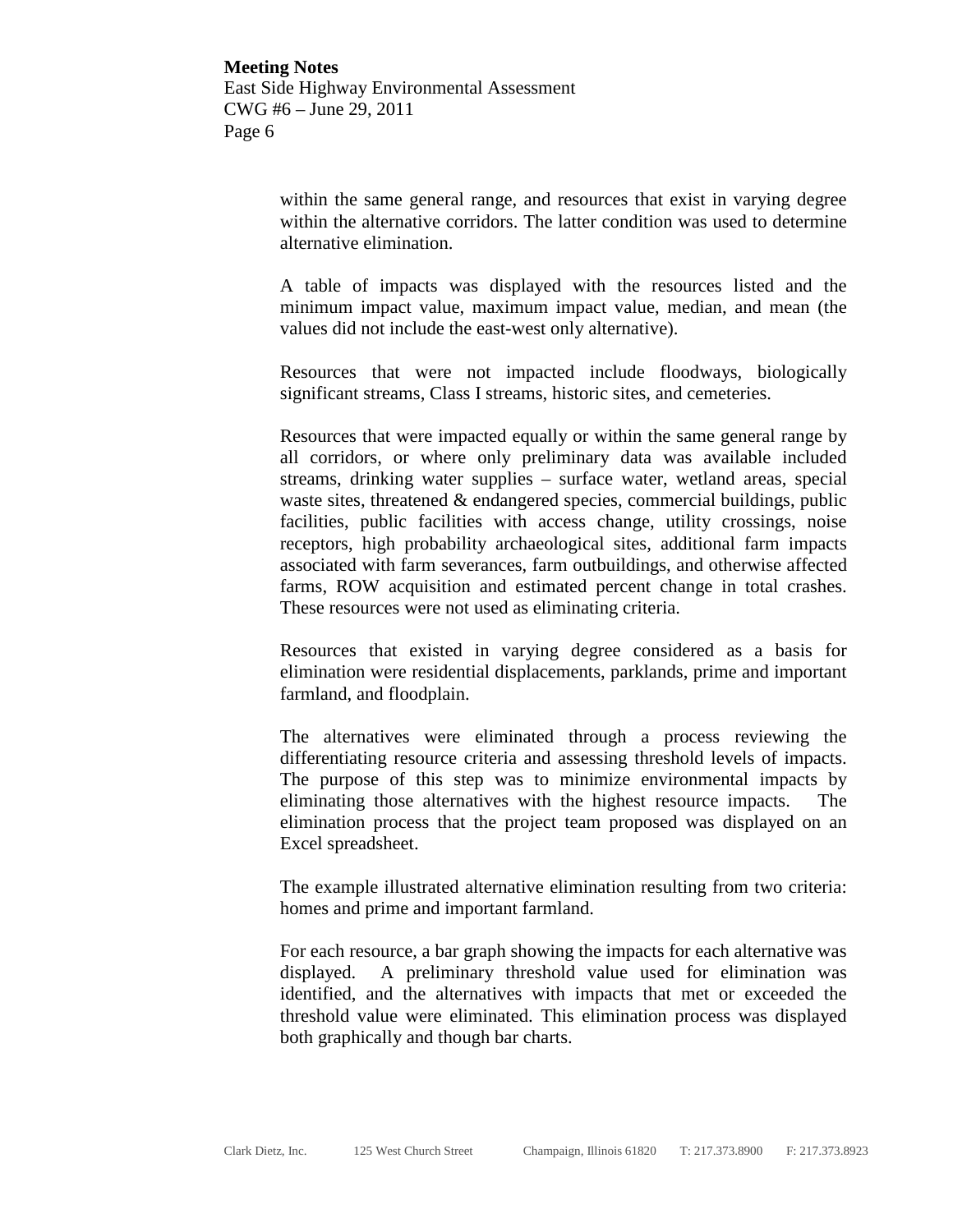> The screening process was initiated looking at residential impacts, which ranged from 4 to 54 impacts for the 72 corridors under consideration. A threshold value of 39 displacements was identified as an unacceptable level of impact. Thirteen alternatives with impacts of 39 or more displacements were eliminated. Of note, all alternatives containing segment BN1 (Towanda Barnes Road) and the east-west only alternative were eliminated through this step in the process. Also, because BN1 was the only segment that impacted parklands, all impacts to parklands were eliminated at this step.

> The second criterion evaluated was prime and important farmland. The remaining alternatives impacted between 654 and 905 acres. The threshold value was identified as 800 acres. 31 alternatives requiring more than 800 acres of prime or important farmland were eliminated as they represented the highest level of impact.

> After this elimination process, 28 alternatives remained. The alternatives included the middle segments of BN2, BN3, and BN4 with combinations at both the interchange locations for I-74 and I-55.

> None of the 28 alternatives impact parkland. The floodplain impacts range from zero to 8 acres for the remaining alternatives. Although floodplain is federally protected, the project team stated that the alternatives impacting floodplain could be carried forward to the next level of analysis for further evaluation. The project team asked for the opinion of the CWG.

> A CWG member stated that he is comfortable bringing in more alternatives to the Alignment Analysis rather than eliminating them now. The other members were in general concurrence.

> Jerry stated that the project team presented the results of the Macro Analysis to the Project Study Group (PSG) and they recommended that Segment D1 be shifted to avoid an electrical substation. They also recommended that diagonal segments D8 and D16, and BN3 and T3 should be considered. Jerry asked if the CWG members had any comments or objections to the suggestions. The CWG members did not object.

#### **4. Other**

A discussion among CWG members occurred after the presentation was complete. A CWG member stated that there is a great deal of anger at local government, but also apathy; voter turn-out is low. He urged everyone to go to